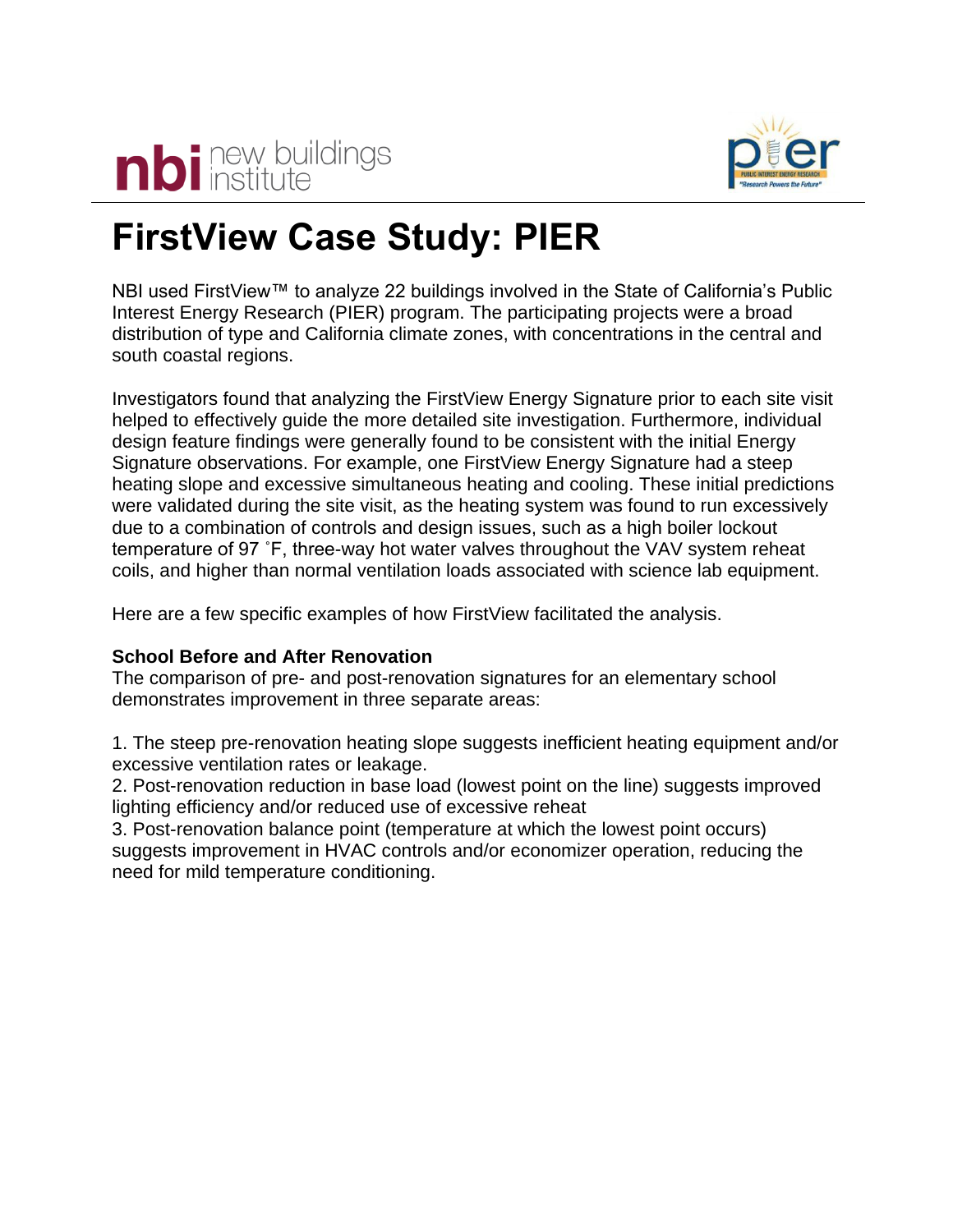

### **Different Performance in Two Library Buildings**

The same three types of differences – heating slope, base load, and balance point – are seen in this comparison of current performance for two different libraries. In this case, the owner of the zone 4 library was aware of some comfort complaints and of their difficulty in using the complex HVAC control system. On the basis of their PIER Owners Report from FirstView, they advanced their priority for completing a full audit of the building to investigate these issues.

#### 5.0 4.5 4.0 Zone 4  $\begin{array}{c} \n\bigoplus 3.5 \\
\bigoplus 3.0\n\end{array}$ Library  $\frac{25}{6}$  2.5<br>= 2.0 Zone 3 Library  $\frac{6}{8}$  1.5<br> $\frac{1}{8}$  1.0 Reference  $0.5$ **Building**  $0.0$ 45 55 65 75 Temperature (F)

FirstView Comparison of Two Libraries

## **Office Building Change over Time**

This two-year comparison for the same office building shows 2006 performance and a higher signature at all temperatures two years later. Review of the signature model detail and discussion with owners both suggest that changes in

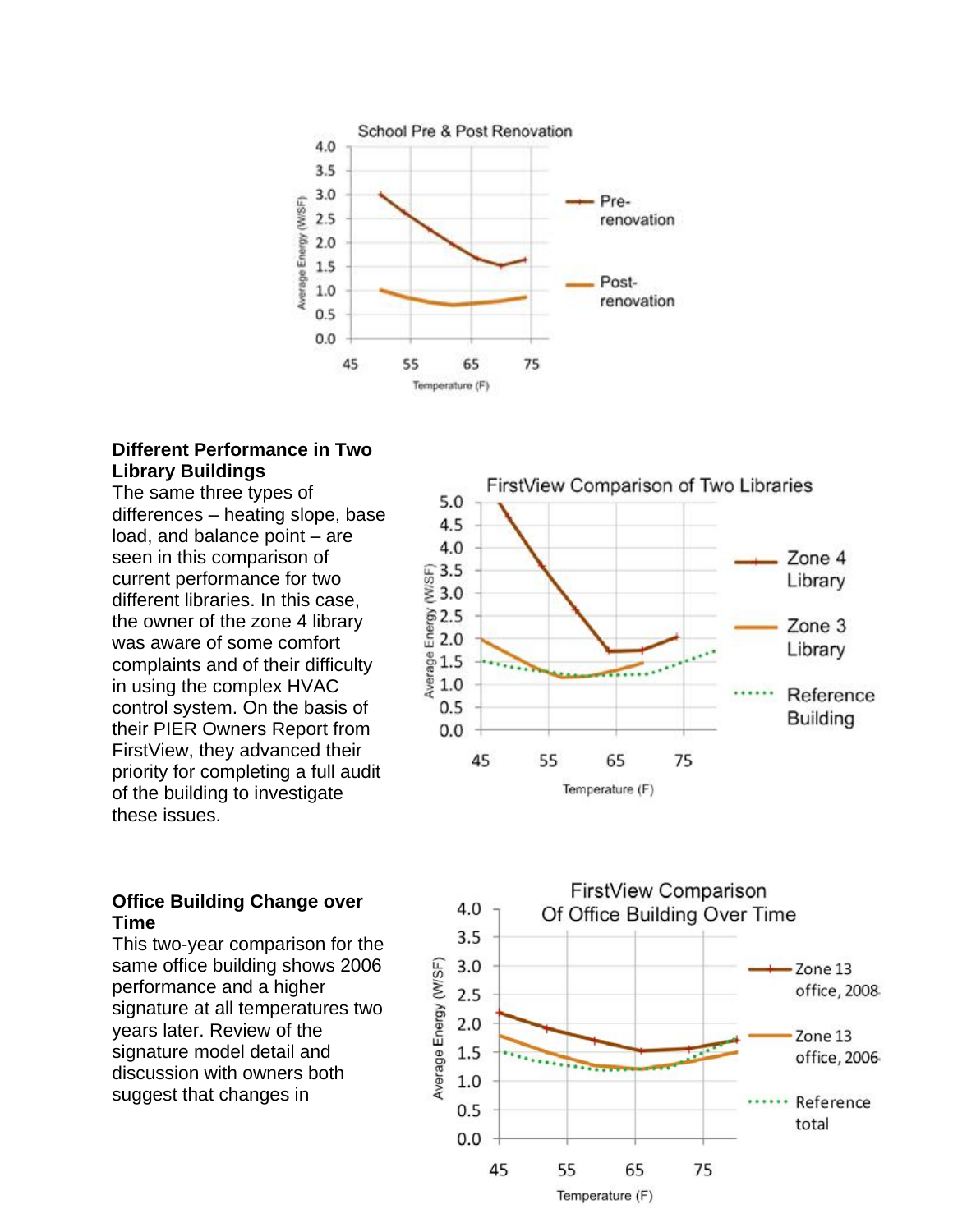occupancy level may account for the difference. If no changes were identified, then the signature, since it is already weather normalized, might prompt the owner/operator to check control settings or other sources of increased energy use.

The above examples illustrate primary themes for further investigation that came out of the energy signature reviews:

- Possible excessive reheat and/or poor economizer operation.
- Possible excessive air change rates, resulting in increased heat requirements at cooler temperatures.
- Unusually high loads appearing to come from lights and plug loads. Basic information on weekly operating hours and the presence of any high process load equipment can help determine whether this reflects a need driven by the activities of the occupants.

## **Design Model Comparison**

Of the nine buildings providing design models, two had actual measured EUIs very close to the design EUI . The rest of the cases all had measured usage in excess of the initial model, as seen in Figure 4. The comparison of modeled to measured EUI is subject to the previously discussed limitations of design model use.

Monthly detail from the design projections makes it possible to compare design and actual energy usage, using an energy signature view of each to better understand the source of material differences. However, even without the monthly model detail, and even without any system submetering in the actual building, the FirstView energy signature of measured results allows estimating the actual end use splits. Thus the modeled data does enhance the use of FirstView to provide more informative feedback to designers and owners on areas where performance is inconsistent with initial assumptions.